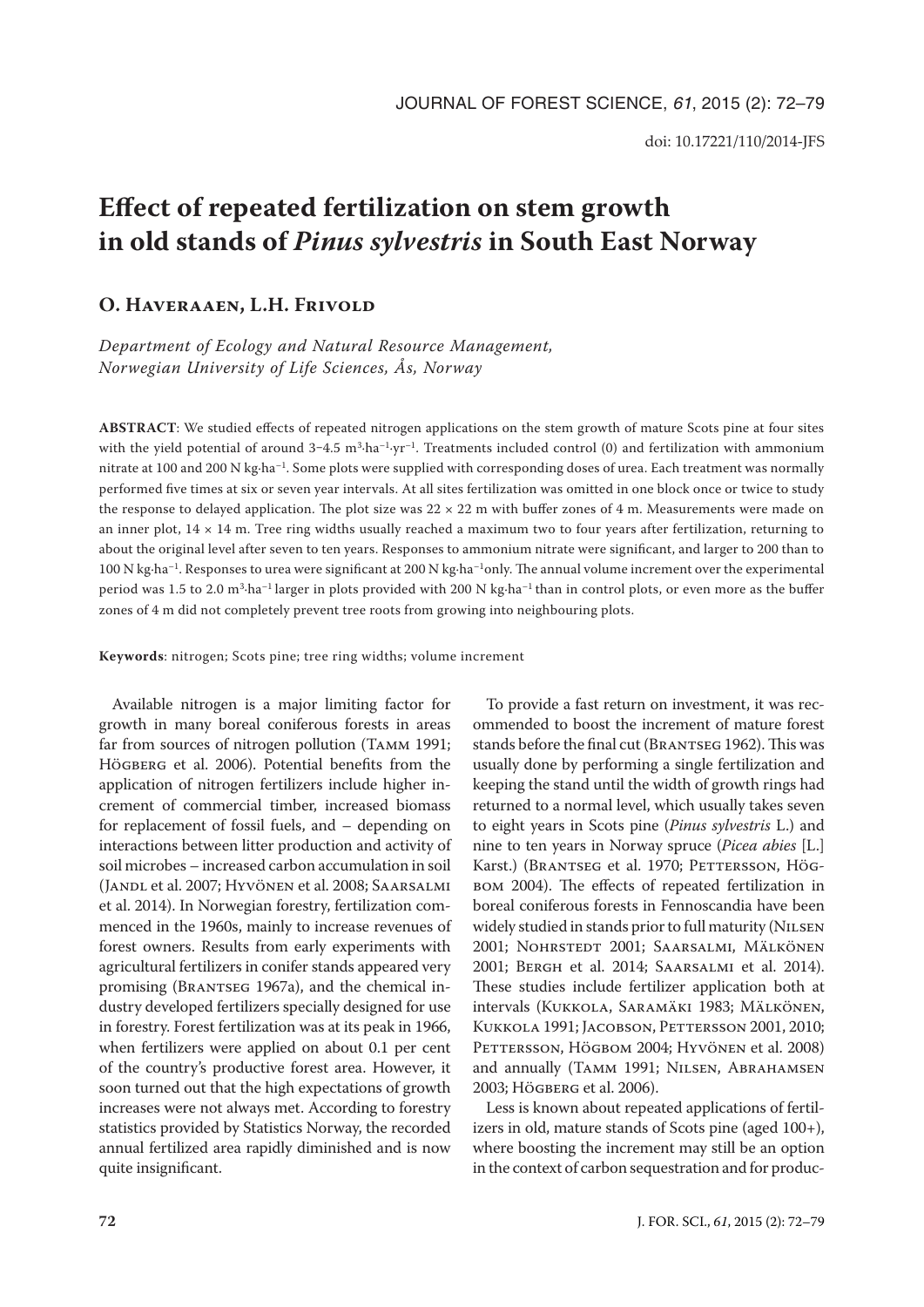ing large trees. Scots pine is a long-lived species that is able to respond to improved growth conditions from thinning at ages far beyond normal commercial maturity (MARTÍNEZ-VILALTA et al. 2007). This suggests that old pine stands might also be able to respond to fertilization. On the other hand, ample supplies of nitrogen may at least theoretically lead to deficiencies of other nutrient elements (Nilsen, Abrahamsen 2003; Högberg et al. 2006). The objective of our study was to investigate stem growth in old Scots pine stands treated with repeated fertilizations with nitrogen in various forms, doses and intervals.

#### **MATERIAL AND METHODS**

**Sites, treatments and field work.** In the 1960s, a number of forest fertilization experiments were established in two municipalities in South East Norway: Elverum and Stor-Elvdal (61°N, 11°E). Most of them were concluded after one or two fertilizations and published in local journals.

However, four experimental sites, established in old pine forests in 1964/65, were retained for a longterm experiment with several repeated fertilizations (Table 1).

Site 3 has sandy soil while the three others have glacial till. The soil is particularly shallow in parts of site 18. Data provided by the Norwegian Meteorological Institute for the normal period 1961–1990 show a mean temperature in June–September of 11.7°C at Koppang in Stor-Elvdal (61.62°N, 10.90°E; 303 m a.s.l.) and an estimated temperature of 12.7°C at Elverum (60.92°N, 11.60°E; 190 m a.s.l.). Mean annual precipitation was about 600 mm. Estimated background nitrogen deposition in 1978–2001 was around 6 kg·ha<sup>-1</sup>·yr<sup>-1</sup> (HOLE, TØRSETH 2002).

The vegetation types (FREMSTAD 1997) of the four sites were *Cladonia* and *Vaccinium vitis-ideae* woodlands. Prior to the first fertilization, age/height site indices ranged from F10 to F13 by the Norwegian site class system (TVEITE, BRAASTAD 1981), indicating a mean yield potential of 3 to  $4.5\; \mathrm{m}^3 \cdot \mathrm{ha}^ 1 \cdot yr^{-1}$ . Total age ranged from 106 to 118 years, implying that the stands at all sites had reached usual commercial maturity. Stand density was around 500 stems per hectare.

All four experimental sites had randomized block designs. Each site comprised three or four blocks, all with the three treatments: control (0) and fertilization with ammonium nitrate (AN) at  $100$  N kg $\cdot$ ha<sup>-1</sup> and 200 N kg·ha<sup>-1</sup>. Fertilizers included commercial calcium ammonium nitrate ("Kalkammonsalpeter", Norsk Hydro AS, 26% N) prior to 1977, and commercial ammonium nitrate ("Skog-An", Norsk Hydro AS, 34.5% N) from 1977 onwards when the former brand was withdrawn from the market. Some blocks also included plots that were fertilized with urea (UR), 46% N, at 100 and/or 200 N kg·ha–1. All fertilizers were spread manually and evenly. The same treatment was normally carried out five times at six or seven year intervals. However, the application of fertilizers was omitted once or twice in one block at all sites to study reactions to delayed fertilization (Table 2).

Each treatment plot measured  $22 \times 22$  m divided by 4 m wide buffer zones and data were collected in an inner plot of  $14 \times 14$  m. At the start of the experiment in 1964 (1965 at site 18), each tree was given a permanent number. For each plot, six permanent sample trees were randomly selected from the list of tree numbers. Diameter and bark thickness at breast height were measured on all trees; tree heights were measured with a hypsometer on the sample trees. Measurements were repeated in the autumns of 1969, 1976, 1983, and 2001.

All sites were located in private forests, and over the years some of the owners made interventions that were not a part of our experiment. Site 3 and 18 remained intact during the entire experimental period. In 1977, site 9 became subject to a slight intermediate cutting that reduced the basal area by about 10%. Shortly after the 1990 fertilizations, owners of site 9 and 11 removed about half of the standing crop (Table 3), making the two sites unsuitable for analyses of further development.

**Lab work and calculations.** Cores of minimally 25 annual rings were collected from all trees at all

| Table 1. Site and stand characteristics of study plots |
|--------------------------------------------------------|
|--------------------------------------------------------|

| Site |   |       |       | Blocks Lat. [°N] Long. [°E] Elevation | true <sup>1</sup> | Vegetation Age at breast Site index $\sim$<br>hight 1.3 m |     | $(m^3 \cdot ha^{-1} \cdot yr^{-1})$ | Site productivity Standing volume<br>$(m^3 \cdot ha^{-1})$ |
|------|---|-------|-------|---------------------------------------|-------------------|-----------------------------------------------------------|-----|-------------------------------------|------------------------------------------------------------|
| 3    |   | 60.96 | 11.49 | 200                                   | $A1a - A2a$       | 105                                                       | F11 | 3.5                                 | 165                                                        |
| 9    |   | 61.46 | 11.02 | 320                                   | A2a               | 95                                                        | F13 | 4.5                                 | 185                                                        |
| 11   |   | 61.45 | 11.03 | 320                                   | A2a               | 105                                                       | F12 | 4.0                                 | 185                                                        |
| 18   | 4 | 60.97 | 11.48 | 220                                   | A1a               | 105                                                       | F10 | 3.0                                 | 175                                                        |

1A1a – *Cladonia* woodland, subtype *Cladonia-Pinus sylvestris*; A2a – *Vaccinium* woodland, subtype *Vaccinium vitis-idaea*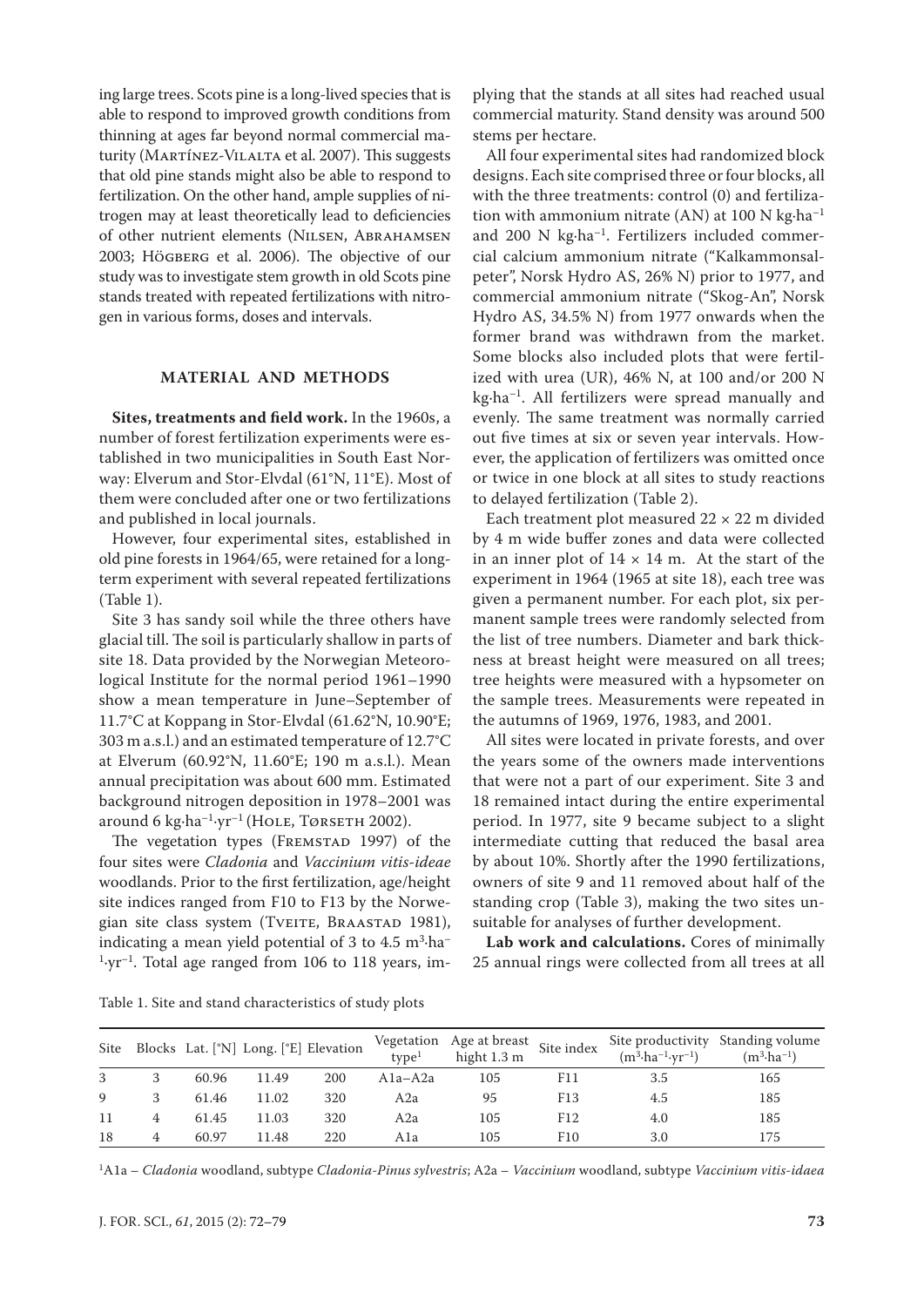Table 2. Treatment programme of the experiment

| Site | Block         | Fertilizers (N in $kg \cdot ha^{-1}$ ) |            |            |            | Fertilized (yr) |              |      |              |              |              |
|------|---------------|----------------------------------------|------------|------------|------------|-----------------|--------------|------|--------------|--------------|--------------|
|      |               | control                                | AN         |            |            | UR              |              |      |              |              |              |
| 3    | $I-II$<br>Ш   | 0<br>0                                 | 100<br>100 | 200<br>200 |            |                 | 1964<br>1964 | 1970 | 1977<br>1977 | 1984<br>1984 | 1990<br>1990 |
| 9    | $I-II$<br>Ш   | 0<br>0                                 | 100<br>100 | 200<br>200 | 100<br>100 | 200             | 1964<br>1964 | 1970 | 1977         | 1984<br>1984 | 1990<br>1990 |
| 11   | $I-III$<br>IV | $\Omega$<br>0                          | 100<br>100 | 200<br>200 | 100<br>100 | 200<br>200      | 1964<br>1964 | 1970 | 1977<br>1977 | 1984<br>1984 | 1990<br>1990 |
| 18   | $I-III$<br>IV | $\Omega$<br>$\Omega$                   | 100<br>100 | 200<br>200 |            |                 | 1965<br>1965 | 1971 | 1978         | 1985<br>1985 | 1990<br>1990 |

N was applied to plots either as AN (commercial calcium ammonium nitrate before 1977 and commercial ammonium nitrate thereafter) or as UR (urea). Site 9 and 11 became subject to severe, unintended interventions shortly after the 1990 treatment

sites in 1976 and in 1983 from all trees at site 11 and from all remaining trees at site 9. In 2001, we collected cores of minimum 50 annual rings from each permanent sample tree at sites 3 and 18 and from each remaining tree at sites 9 and 11. Cores were analysed with a micrometre in the laboratory and we used the annual ring widths for calculating the development of diameter under bark, basal area, and basal area increment of each cored tree.

We assumed that the ratio between the basal areas of sample and non-sample trees remained constant if no thinning was performed. This was relevant through the entire experimental period at sites 3 and 18, for which we used this ratio for simulating the annual development of non-cored (non-sample) trees in the period 1984 to 2001. For site 9, where a few trees had been removed in 1977 presumably at random, we simulated the annual development of missing trees for the period 1977– 2001 by use of the ratio between the basal areas of removed and remaining trees derived from the 1976 measurements. We could not assume that the trees removed from sites 9 and 11 in 1990/91 had been selected at random; the last coring of these trees had been made in 1983. To simulate their development from 1984 through 1989, we identified the trend of differences in the growth rate from 1976 to 1983 between trees removed in 1990/1991 and remaining trees, and prolonged the development trends of the basal area ratios up to and including 1989.

At the final measurement in 2001, all cored trees were felled in the control plots and in the plots fertilized with 200 kg $\cdot$ ha<sup>-1</sup> of N as ammonium nitrate, and we collected a stem disk at every four meters from the lower part of the stem and at every two meters from the upper part of the stem. We estimated the height development of the sampled trees by analysing the disks, and made a separate heightdiameter function for each plot to determine heights of non-sampled trees. We calculated the stem volume of each tree using the height-diameter based stem volume functions for Scots pine in Norway (Brantseg 1967b). Finally, we aggregated all empirical and simulated data to values per plot and per hectare at given times.

Calculations, simulations and statistical analyses were performed in MS Excel. Data are assumed to have a normal distribution; diameters of all callipered trees at the start of the experiment had the

| Year of treatment |                      |           | Site     |          |          |          |  |  |
|-------------------|----------------------|-----------|----------|----------|----------|----------|--|--|
|                   | Recorded specimen    | Area unit | 3        | 9        | 11       | 18       |  |  |
| 1964/65           | standing trees       | hectare   | 534      | 536      | 477      | 468      |  |  |
| 1964/65           | standing trees       | plot      | $9 - 12$ | $8 - 13$ | $9 - 10$ | $8 - 11$ |  |  |
| 1976              | cored trees          | plot      | $9 - 12$ | $8 - 13$ | $9 - 10$ | $8 - 11$ |  |  |
| 1977              | trees after thinning | plot      |          | $8 - 10$ |          |          |  |  |
| 1983              | cored trees          | plot      |          | $8 - 10$ | $9 - 10$ |          |  |  |
| 1990/91           | trees after thinning | plot      |          | $5 - 6$  | $4 - 6$  |          |  |  |
| 2001              | standing trees       | hectare   | 534      | 268      | 260      | 468      |  |  |
| 2001              | standing trees       | plot      | $9 - 12$ | $5 - 6$  | $4 - 6$  | $8 - 11$ |  |  |
| 2001              | cored trees          | plot      | 6        | $5 - 6$  | $4 - 6$  | 6        |  |  |

Table 3. Number of trees per hectare at each site, and the range of the number of trees and cored trees per inner plot (196 m<sup>2</sup>)

sites 9 and 11 were thinned unintendedly and their development after 1990 is left out from the experiment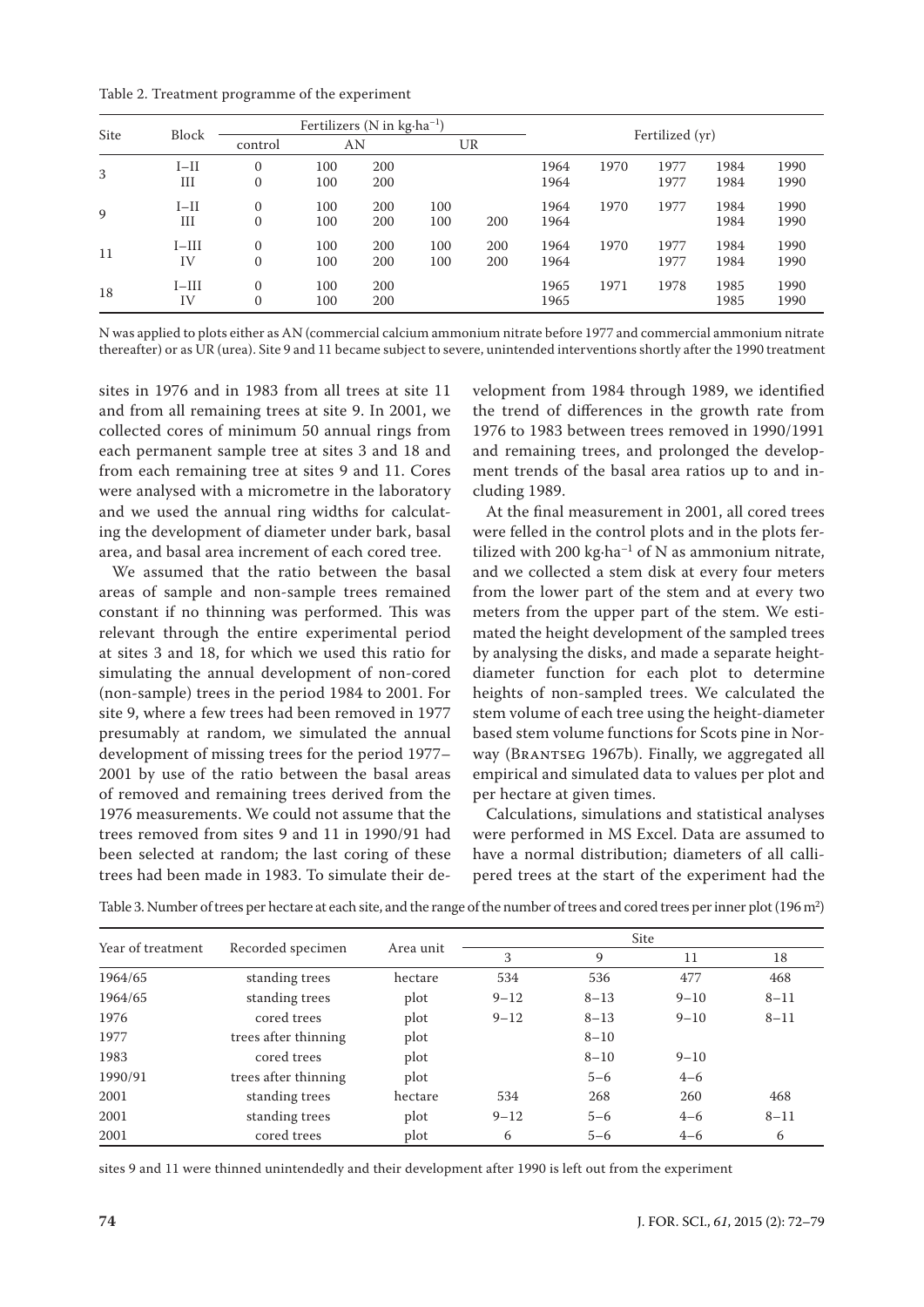skewness of –0.10 and excess kurtosis of –0.34  $(n = 559)$ . We used a simple *F*-test for differences in basal area increment between periods. Student's t-test was used for differences between fertilizers from the first fertilization to six years after the final fertilization; 1989 for sites 9 and 11 and 1995 for sites 3 and 18. The level of significance is 0.05.

All data regarding basal area and volume were under bark.

#### **RESULTS**

Tree ring widths increased strongly one year after the application of fertilizer, reaching a maximum after three or four years, after which they rapidly decreased and got close to the original level at the time of the next application (Fig. 1). In most cases this pattern repeated itself after each new application. Trees reacted positively to repeated fertilizations even if the time span between them was up to 20 years (Fig. 1b, 1d, 1f, and 1h).

It is noted that the graphs for control plots are typically undulating, with ups and downs that coincide fairly well in time with those of fertilized plots. We investigated if this effect was related to weather factors, using site 18, block I–III (Fig. 1g) as a sample. Mean monthly values of temperature and precipitation during the growing season were fairly equal for years of maximum and minimum annual tree ring widths; pvalues did not indicate any significant differences between them (Table 4).



Fig. 1. Annual tree ring widths over years

arrow – years of fertilizer application, zero – control; 100, 200 AN – 100 kg·ha<sup>-1</sup> and 200 kg·ha<sup>-1</sup>of nitrogen applied as ammonium nitrate, respectively; and 100, 200 UR – 100 kg·ha<sup>-1</sup> and 200 kg·ha<sup>-1</sup> of nitrogen applied as urea, respectively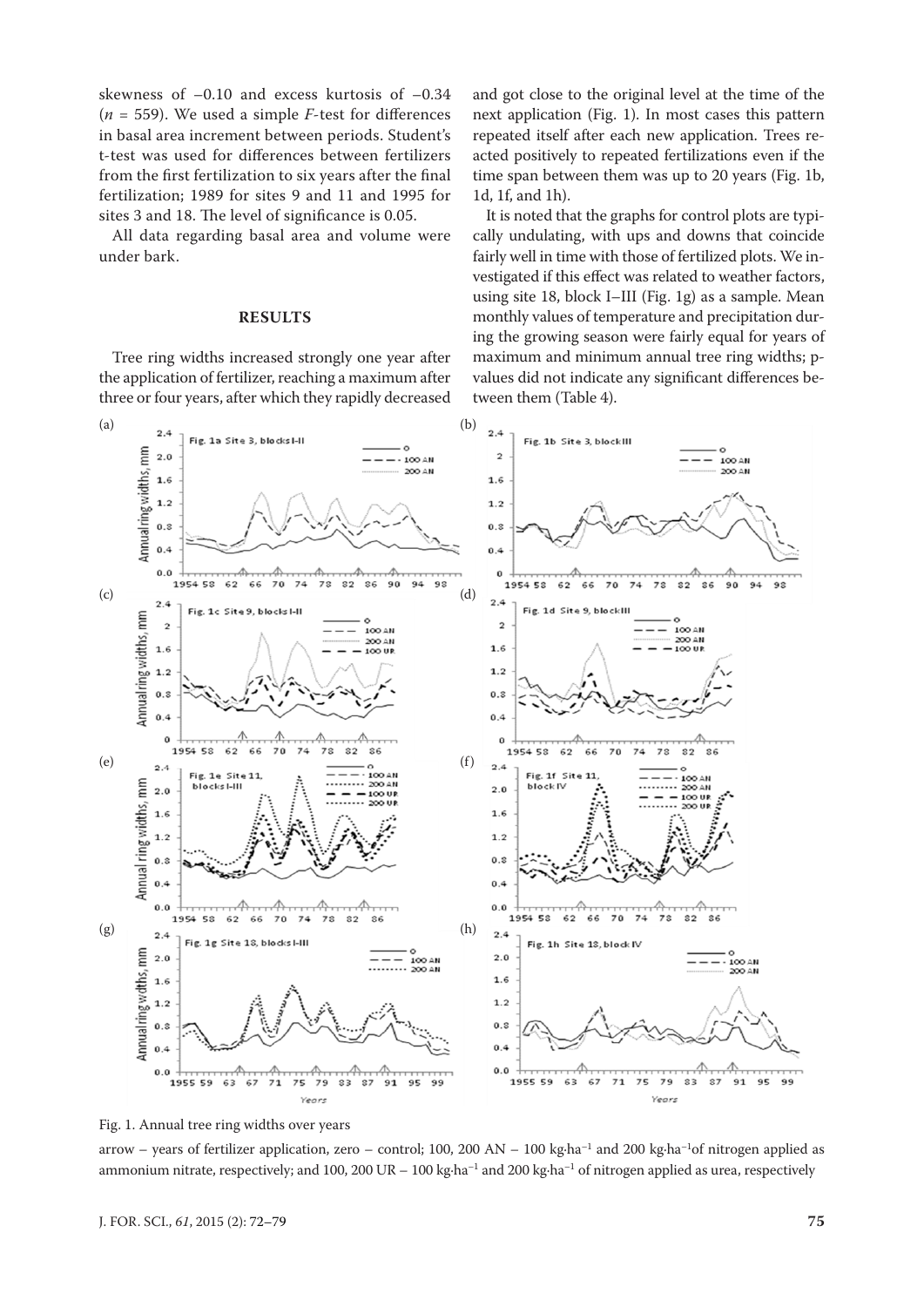Table 4. Monthly summer temperature and precipitation during the experimental period for years when annual tree rings widths at blocks I–III of site 18 were at a maximum (1966–68, 1972–74, 1979–81, 1987–93) and at a minimum (1969–71, 1977–97, 1982–84, 1993–96), cf. Fig. 1g

|                                          |               |                        | Mean values |       |       |        |  |  |
|------------------------------------------|---------------|------------------------|-------------|-------|-------|--------|--|--|
|                                          |               | Annual tree ring width | May         | June  | July  | August |  |  |
| Temperature – daily mean $({}^{\circ}C)$ |               | at a max               | 7.9         | 12.8  | 14.2  | 12.3   |  |  |
|                                          |               | at a min               | 8.0         | 12.3  | 14.5  | 12.7   |  |  |
| Precipitation $-$ sum (mm)               |               | at a max               | 57          | 87    | 97    | 84     |  |  |
|                                          |               | at a min               | 65          | 79    | 89    | 77     |  |  |
| $P$ -value                               | temperature   |                        | 0.701       | 0.308 | 0.561 | 0.444  |  |  |
|                                          | precipitation |                        | 0.494       | 0.664 | 0.638 | 0.716  |  |  |

weather data provided by the Norwegian Meteorological Institute, *P*-values based on monthly means for the years with maximum ring widths versus the years with minimum ring widths

The mean annual basal area increment of the last ten years prior to the initial application of fertilizer ranged from  $0.14$  to  $0.23 \text{ m}^2 \cdot \text{ha}^{-1}$ . Nitrogen applied as ammonium nitrate produced effects on basal area increment for more than six years after the final fertilization, ranging from  $0.08$  to  $0.12 \text{ m}^2\text{-}h\text{a}^{-1}\text{-}yr^{-1}$ for  $100 \text{ kg} \cdot \text{ha}^{-1}$ of N, and from 0.12 to 0.18 m $^2 \cdot \text{ha}^{-1} \cdot \text{yr}^{-1}$ for 200 kg·ha–1of N. Urea produced similar or slightly smaller effects with the same amount of N. There were no significant differences in fertilization effects between the particular time periods from 1964/65 through 1989/95.

For the period between initial fertilization and five or six years after final fertilization, differences in basal area increment between control plots and corresponding plots fertilized with 100 AN, 200 AN, and 200 UR were statistically significant (Table 5). *P*-values from tests of other relations showed that only the difference between 100 AN and 200 AN was significant.

The annual volume increment at given periods generally showed a higher yield with increasing amount of fertilizer (Fig. 2).

The increase from the application of 200 kg $\cdot$ ha<sup>-1</sup> of N in the form of ammonium nitrate was between 1.5 and  $2.0 \text{ m}^3 \cdot \text{ha}^{-1} \cdot \text{yr}^{-1}$  in relation to control plots.

### **DISCUSSION AND CONCLUSION**

The experiment provides empirical data for a considerable span of time; up to 38 years after the first application of nitrogen. The data on annual tree ring widths (Fig. 1) confirm that Scots pine at poor and medium sites, with mean yield potentials of 3.0–4.5  $m^3$ -ha<sup>-1</sup>, can respond to improved nutrient conditions at fairly advanced ages, 100–150 years. Responses to the reapplication of fertilizers were sustained. This is in accordance with JACOBSON and PETTERSSON (2001), who found but a few examples of declining responses to repeated N fertilizations and suggested damage to fine root development and mycorrhiza from high doses of N fertilization as a reason for such cases.

Fig. 1 also indicates that applying fertilizers at shorter intervals, like five years instead of seven, would produce timber with less variation in annual ring width.

The co-variation between ups and downs in the widths of annual rings in fertilized plots and control plots is apparent (Fig. 1). Further, Fig. 2a and 2d clearly show that the volume increment

| first fertilizer application in 1964/65 through 1989/1995, five or six years after the last fertilizer application (cf. Table 2) |        |               |        |        |
|----------------------------------------------------------------------------------------------------------------------------------|--------|---------------|--------|--------|
|                                                                                                                                  |        | No. of blocks |        |        |
| Treatment                                                                                                                        | 10     | 10            |        |        |
|                                                                                                                                  | 100 AN | 200 AN        | 100 UR | 200 UR |

Table 5. *P*-values from paired difference Student's *t*-test of mean annual basal area increments of the period from the

0 vs 100 AN, 200 AN  $0.001^*$  <  $0.001^*$  $0 \text{ vs } 100 \text{ UR}$ ,  $200 \text{ UR}$  0.017\*  $100 \text{ AN vs } 200 \text{ AN}$  0.005\* 100 UR vs 200 UR 0.452 100 AN vs 100 UR 0.397 200 AN vs 200 UR 0.366

AN – fertilization with ammonium nitrate, UR – fertilization with urea; 0, 100 and 200 – rates of nitrogen per application in kg·ha–1; \*significant *P*-values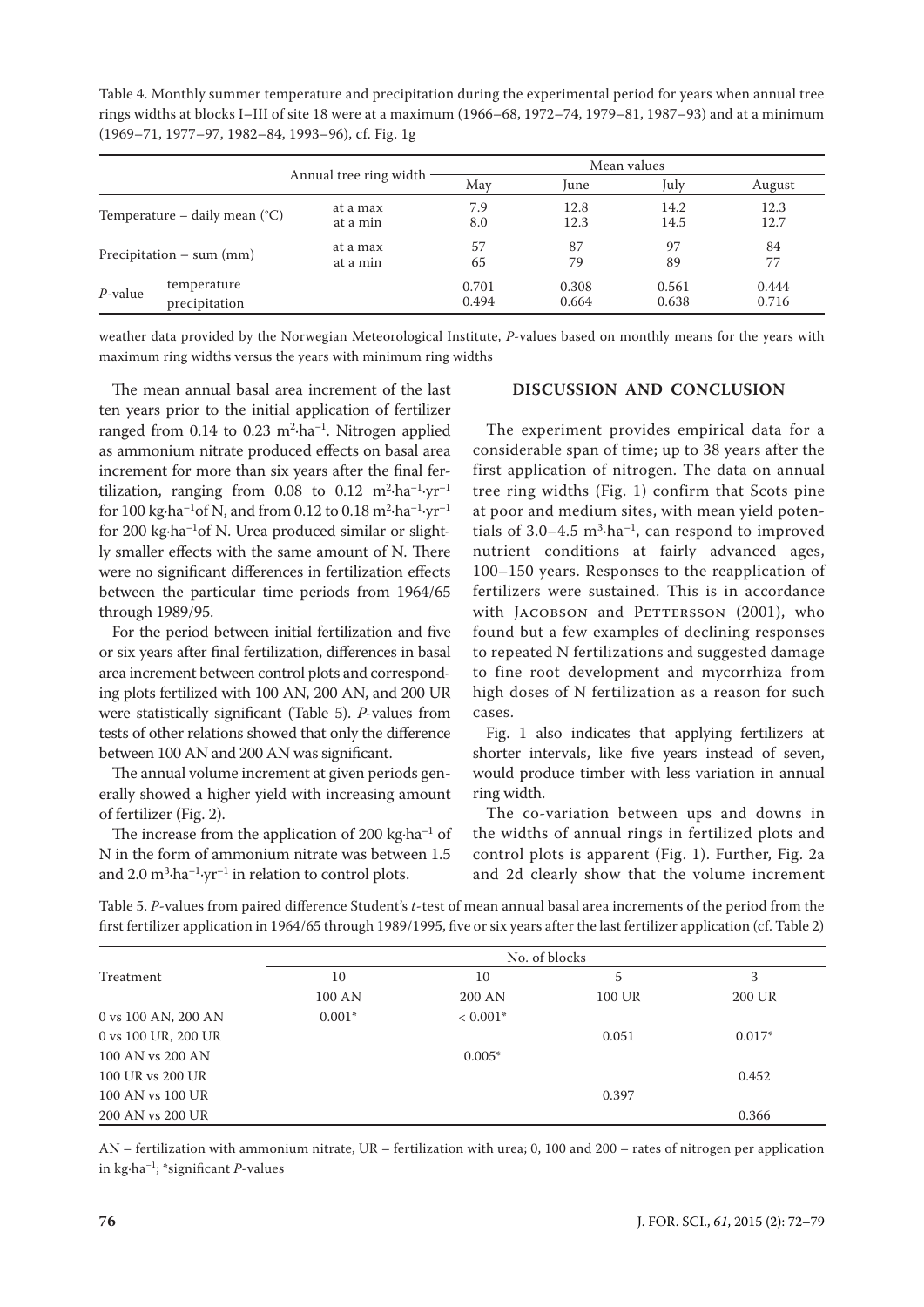

Fig. 2. Mean annual volume increment in m<sup>3</sup>·ha<sup>-1</sup> at different periods, at control plots (0, white bars) and plots fertilized at regular intervals with 100 and 200 kg·ha<sup>-1</sup> of N in the form of ammonium nitrate (100 AN, light grey bars; 200 AN, dark grey bars) (a–d); fertilizers were applied in 1964, 1970, 1977, 1984 and 1990 (at site 18 in 1965, 1971, 1978, 1985 and 1990); reactions to the 1990 applications at site 9 and 11 are left out because of subsequent non-experimental interventions

also decreased in the period 1996–2001 in the control plots, 6–12 years after the last fertilization. The non-significant differences in monthly mean rainfall and temperature between years with wide and narrow annual rings in the experimental period (Table 4) suggest that other factors were critical for producing the co-variation. LAITAkari (1929) identified up to 17 m long roots in middle-aged Scots pine and roots were generally longer at poor sites than at rich sites. Apparently, our buffer zones of 4 m between all plots were not wide enough to prevent tree roots from growing into the neighbouring treatment zone. Further, needles from N-fertilized pines contain more nitrogen than needles from non-fertilized pines on corresponding sites (Miller, Miller 1976; Högberg et al. 2006; Jacobson, Pettersson 2010). In the long run, litterfall from trees on fertilized plots dispersed by the wind will also contribute to even out differences between treatments. Hence, fertilization in neighbouring plots is the most likely reason for the co-variation. Such even-out effects have probably influenced the 100 N plots as well. This indicates that the real fertilization

effects in our experiment were even greater than shown by the data.

The significant effects of fertilization with ammonium nitrate on basal area increment, whether the dose per application was 100 or 200 N kg $\cdot$ ha<sup>-1</sup>, and the somewhat poorer responses to urea, are supported by numerous experiments in less aged stands of Scots pine in Fennoscandia (Nilsen 2001; Nohrstedt 2001; Saarsalmi, Mälkönen 2001). There is a risk of N volatilization after the application of urea under certain conditions of moisture, temperature and pH at the soil and vegetation surface (Derome 1979). This explains why the responses to urea vary more than with other N fertilizers (Gustavsen, Lipas 1975) and are significantly lower than with ammonium nitrate (Kukkola, Saramäki 1983). The application of ammonium nitrate may lead to leaching of NO<sub>2</sub> if fertilization is immediately followed by heavy rain, but such heavy rainfalls are not common in early summer in South East Norway.

Studies by PETTERSSON and HÖGBOM (2004) indicate that nitrogen fertilization does not affect the taper of trees in mature stands to any degree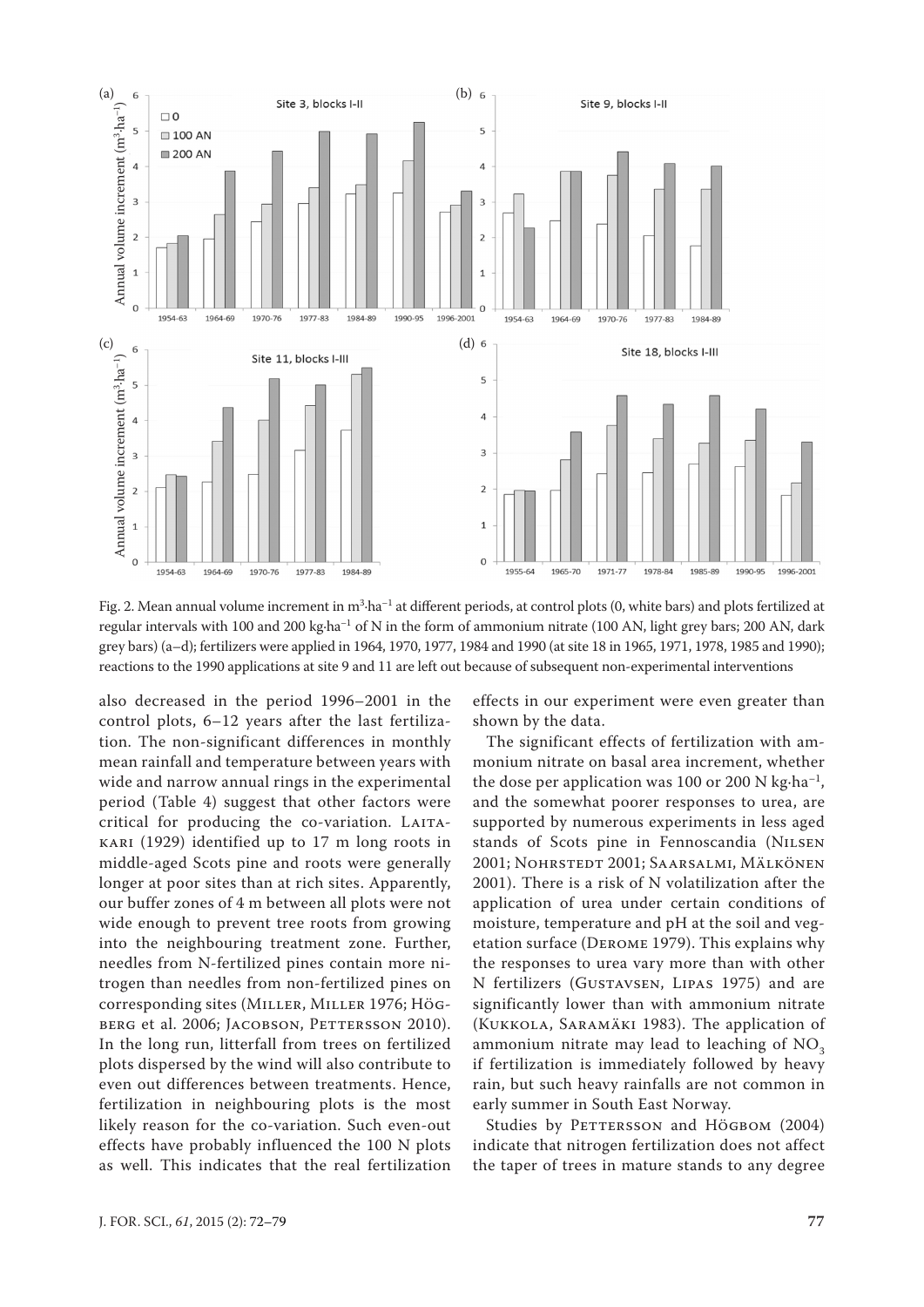of practical importance. The relative increases in volume increments, of approximately 20–50% (Fig. 2), can largely compare with responses to repeated nitrogen fertilizations in less aged stands of Scots pine (Kukkola, Saramäki 1983; Mälkönen, KUKKOLA 1991; PETTERSSON, HÖGBOM 2004; Jacobsson, Petterson 2010; Saarsalmi et al. 2014). Bergh et al. (2014) found a declining response to repeated fertilizations in thinned stands compared with non-thinned stands. The intermediate cutting at our site 9 was probably too slight to demonstrate such an effect.

We did not adjust the results for differences between plots in the ten-year period prior to fertilization, nor for the unintended fertilization effects on adjacent control plots. For future experiments, we would recommend a layout with larger plots and wider buffer zones.

In conclusion, the experiment showed that more than 100-years-old boreal Scots pine stands of low and medium site quality can adequately respond in growth to applications of nitrogen fertilizers repeated at 5–20 year intervals. The responses were greater to 200 N kg∙ ha–1 than to 100 N kg∙ha–1. Ammonium nitrate was a more reliable fertilizer than urea.

#### **References**

- Bergh J., Nilsson U., Allen H.L., Johansson U., Fahlvik N. (2014): Long-term responses of Scots pine and Norway spruce stands in Sweden to repeated fertilization and thinning. Forest Ecology and Management, 320: 118–128.
- Braastad H. (1980): Tilvekstmodellprogram for furu. Summary: Growth model computer program for *Pinus sylvestris*. Meddelelser fra Norsk institutt for skogforskning, 35: 265–359.
- Brantseg A. (1962): Gjødsling i skog. In: Børset O. (ed.): Skogbruksboka. Vol. 2: Skogskjøtsel. Oslo, Skogforlaget: 413–416.
- Brantseg A. (1967a): Avdeling for skogbehandling og skogproduksjon. Summary: Division of Forest Management and Yield Studies. Meddelelser fra Det norske Skogforsøksvesen, 24: 151–212.
- Brantseg A. (1967b): Furu sønnafjells. Kubering av stående skog. Funksjoner og tabeller. Summary: Volume functions and tables for Scots pine, South East Norway. Meddelelser fra Det norske Skogforsøksvesen, 22: 695–739.
- Brantseg, A., Braastad, H., Brekka, A. (1970): Gjødslingsforsøk i gran- og furuskog. Summary: Fertilizer experiments in stands of *Picea abies* and *Pinus silvestris*. Meddelelser fra Det norske skogforsøksvesen, 27: 537–607.
- Derome J.R.M. (1979): Urea hydrolysis and ammonia volatilization from urea pellets spread on top of the litter layer. Communicationes Instituti Forestalis Fenniae, 92: 1–22.
- Fremstad E. (1997): Vegetasjonstyper i Norge. Summary: Vegetation types of Norway. NINA-Temahefte, 12: 1–279.
- Gustavsen H.G., Lipas E. (1975): Lannoituksella saatavan kasvunlisaeyksen riippuvuus annetusta typpimaeaeraestae. Summary: Effect of nitrogen dosage on fertilizer response. Folia Forestalia, 246: 1–279.
- Högberg P., Fan H., Quist M., Binkley D., Tamm C.O. (2006): Tree growth and acidification in response to 30 years of experimental nitrogen loading on boreal forest. Global Change Biology, 12: 489–499.
- Hole L.R., Tørseth K. (2002): Deposition of Major Inorganic Compounds in Norway 1978–1982 and 1997–2001: Status and Trends. Kjeller, Norwegian Institute for Air Research: 73.
- Hyvönen R., Persson T., Andersson S., Olsson B., Ågren G.I., Linder S. (2008): Impact of long-term nitrogen addition on carbon stocks in trees and soils in Northern Europe. Biogeochemistry, 89: 121–137.
- Jacobson S., Pettersson F. (2001): Growth responses following nitrogen and N-P-K-Mg additions to previously Nfertilized Scots pine and Norway spruce stands on mineral soils in Sweden. Canadian Journal of Forest Research, 31: 899–909.
- Jacobson S., Pettersson F. (2010): An assessment of different fertilization regimes in three boreal coniferous stands. Silva Fennica, 44: 815–827.
- Jandl R., Lindner M., Vesterdal L., Bauwens B., Baritz R., Hagedorn F., Johnson D.W., Minkkinen K., Byrne K.A. (2007): How strongly can forest management influence soil carbon sequestration? Geoderma, 137: 253–268.
- Kukkola M., Saramäki J. (1983): Growth response in repeatedly fertilized pine and spruce stands on mineral soils. Communicationes Instituti Forestalis Fenniae, 114: 1–55.
- Laitakari E. (1929): Männyn juuristo: morfologinen tutkimus. Summary: The root system of pine (*Pinus sylvestris*): A morphological investigation. Acta Forestalia Fennica, 33: 1–380.
- Mälkönen E., Kukkola M. (1991): Effects of long-term fertilization on the biomass production and nutrient status of Scots pine stands. Fertilizer Research, 27: 113–127.
- Martínez-Vilalta J., Vanderklein D., Mencuccini M. (2007): Tree height and age-related decline in growth in Scots pine (*Pinus sylvestris* L.). Oecologia, 150: 529–544.
- Miller H.G., Miller J.D. (1976): Analysis of needle fall as a means of assessing nitrogen status in pine. Forestry, 40: 57–61.
- Nilsen P. (2001): Fertilization experiments on forest mineral soils: a review of the Norwegian results. Scandinavian Journal of Forest Research, 16: 541–546.
- Nilsen P., Abrahamsen G. (2003): Scots pine and Norway spruce stands responses to annual N, P and Mg fertilization. Forest Ecology and Management, 174: 221–232.
- Nohrstedt H-Ö. (2001): Response of coniferous forest ecosystems on mineral soils to nutrient additions: a review